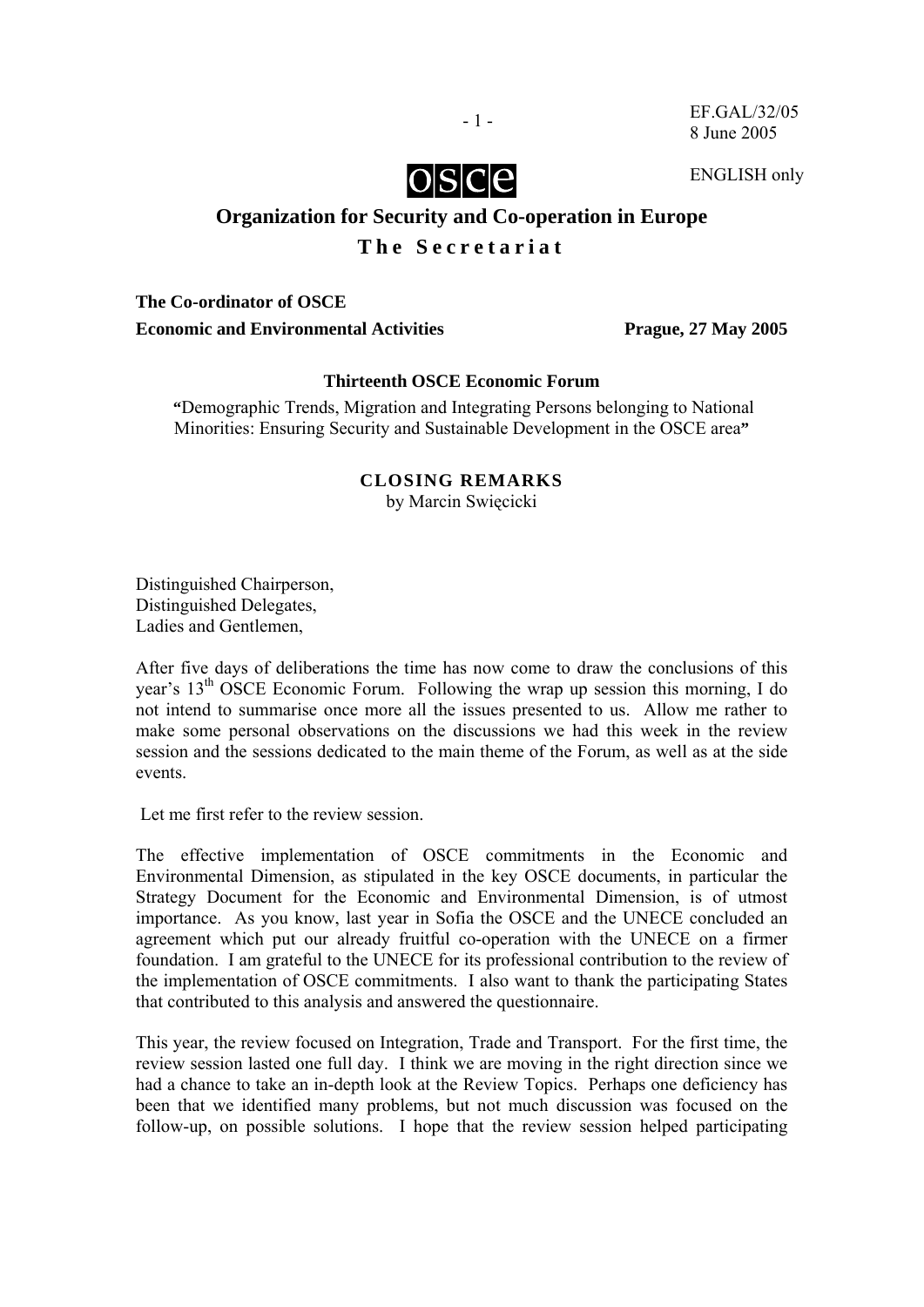States to identify some problems and that the comparison to other states and to international standards will facilitate the effort to find remedies and improvements.

The session on Transport proved that this is a relevant issue for the OSCE and that it would be a good idea to hold the next Economic Forum on this topic.

Ladies and gentlemen,

The presence and contribution of an European Union commissioner and other leaders from international organisations, such as the International Organization for Migration, and the academic community proved that this year's theme of the Economic Forum is at the forefront of challenges faced by the international community.

I do not intend to dwell at length now on the conclusions and recommendations related to the main theme of the Forum. They were thoroughly summarized by the Chairperson of the Economic Forum, Ambassador Boris Frlec, in the morning session.

Numerous proposals, ideas and recommendations have emerged as a result of our deliberations. Together with the Chairmanship, my office will carefully analyse all of them and will in due course submit, follow-up proposals on activities to be pursued by the OSCE and its participating States. I am looking forward to discussing these proposals in the Economic and Environmental Sub-Committee as well as in the Permanent Council. I am confident that we will agree on useful follow-up activities.

Let me now share some personal observations.

Speaking about migration, we should never forget that national governments and international organisations should first of all ensure labour opportunities in the native countries of potential migrants.

During the Economic Forum, we learned how diverse and innovative policy solutions are explored by pS faced with mounting migratory pressures. The exchange of information on successful and effective practices is of key importance. I have asked delegations to submit such contributions to my office with a view to producing a **handbook on effective practices in the area of labour migration in the OSCE area**.

Here the OSCE may take a leading role in facilitating the production of such a handbook, in cooperation with expert organisations. To ensure its relevance the handbook would be developed through a consultative process involving the participating States and other relevant actors, and taking into account the global Berne Initiative, so as to avoid duplication.

So far we have received fewer than 10 such contributions, and I would therefore invite participating States to provide us with more of their experience and policies.

In formulating the agendas for possible **regional migration workshops**, the OSCE should build upon priorities identified in informal inter-governmental dialogues on the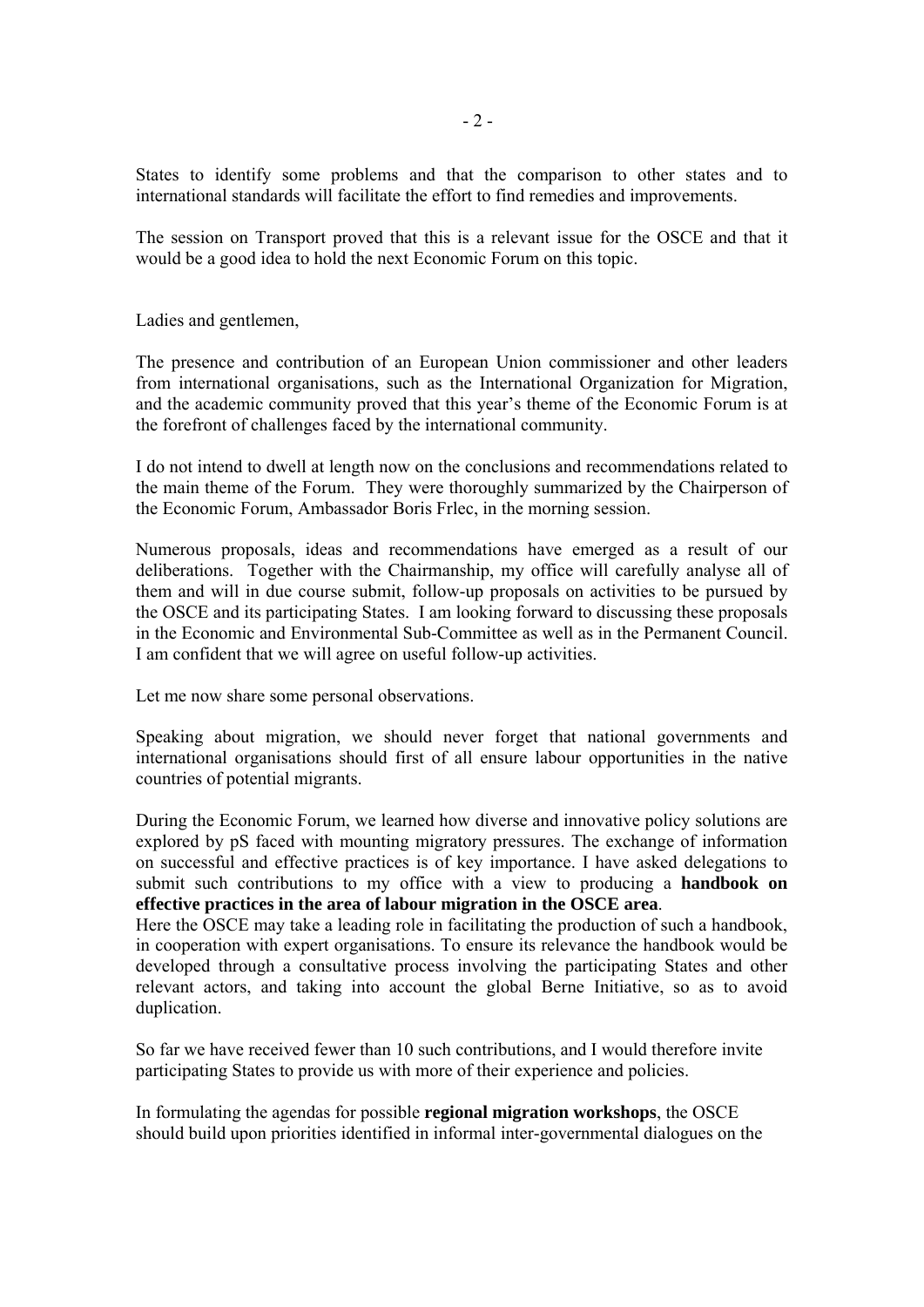development of comprehensive national migration systems tackling both labour migration issues and the prevention and control of irregular migration.

Before joining the OSCE, I was engaged in politics and I might eventually return to politics. There is one thing that I learned during that time, namely, that the best ideas and instruments will not find their way into practice unless public support is ensured. In order to ensure such support for adequate migration policies and effective integration policies, we must work on public awareness. There is still a strongly negative perception of migrants in destination countries. I am happy to hear that the European Commission is already working on this with journalists to clarify relevant issues and with minority NGOs to help them communicate through the media.

We have to see whether and how the OSCE can contribute to awareness raising and also how research can be stimulated in this area. We need to know and communicate to the public the costs and benefits of migration for source and destination countries. We also have to understand the consequences for illicit migration of opening legal migration channels.

Ladies and Gentlemen,

Time and again, bureaucratic red tape is emerging as a reason for irregular migration and employment. Does it really make sense to require foreign employees to go back to their home country in order to apply for visa extensions and job permits if they already have a job and the employer is willing to extend the work contract? In particular, small employers are burdened by these bureaucratic procedures and such problems foster illegal employment.

We can encourage cooperation with chambers of commerce to streamline procedures in this regard.

### **Field presences**

Our Field presences are crucial for the implementation of the OSCE mandate in the economic and environmental dimension. The side event on the labour migration project in Armenia highlighted the role the OSCE field presences can play. There are also other telling examples such as the information centre for migrants in Tajikistan, established in co-operation with the IOM and the support provided in Uzbekistan to the working group on migration. We should build upon these experiences.

#### **Environment**

Field presences will also be our main asset when addressing the root causes of environmentally induced migration. Equally, the ongoing ENVSEC initiative may serve as a basis for the identification of potential areas where environmental issues may increase migratory pressure. But more important than improvement of local sustainability, is the provision of assistance to the people who have already been forced to leave their homes because of natural or man -made disasters.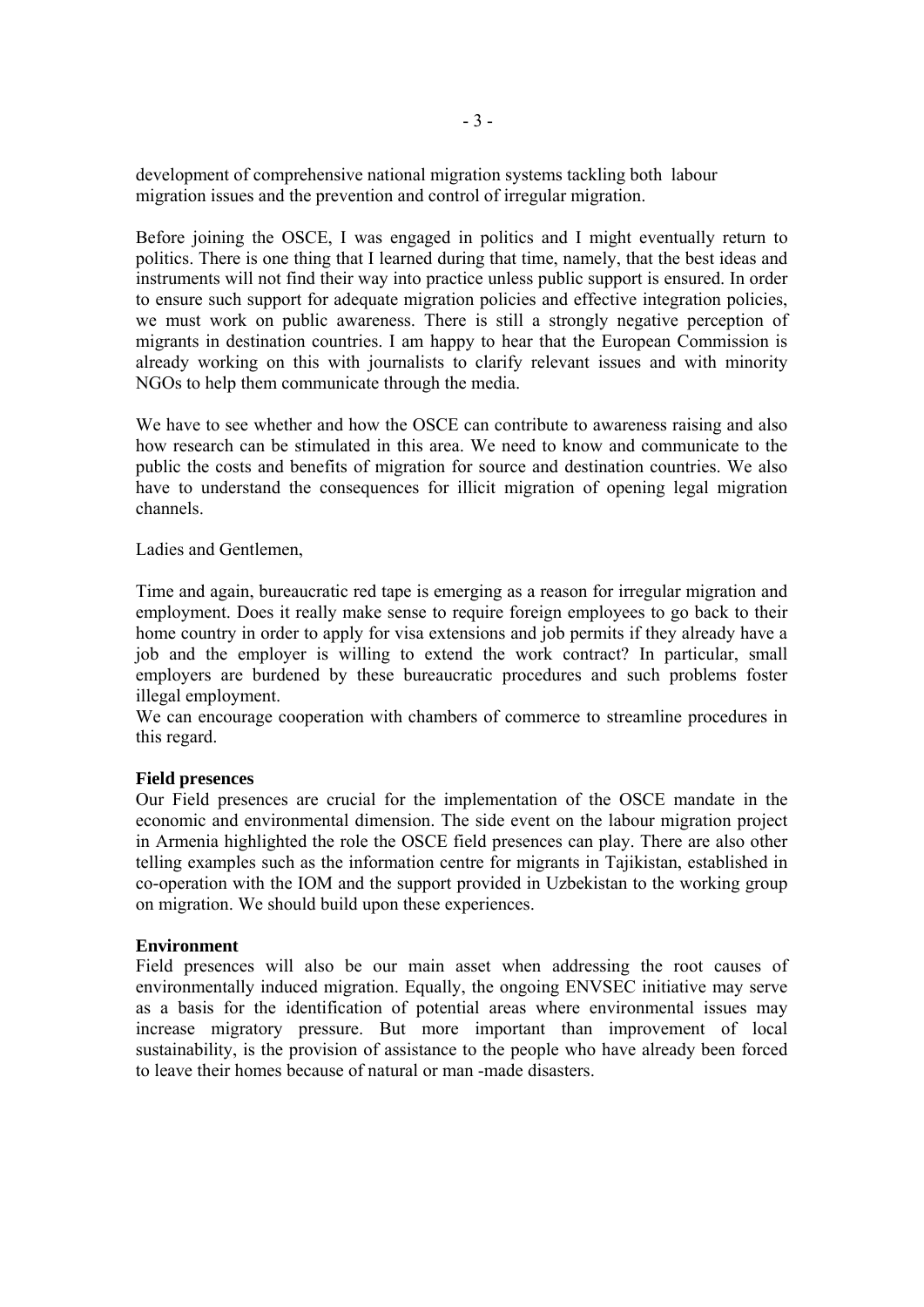#### **Roma and Sinti**

For the second consecutive year, the OCEEA in cooperation with the ODHIR Contact Point for Roma and Sinti Issues organized a side event dedicated to Roma and Sinti issues within the framework of the Economic Forum. The situation of Roma and Sinti in many countries is in my opinion very worrisome. Not only are they still excluded from societies, but despite numerous symposiums and conferences, deliberations, action plans, declarations etc., action at the ground level is still inadequate to address the problems. Perhaps we should monitor more closely the implementation by participating States of the OSCE Action Plan on the Roma and Sinti. OSCE institutions and my Office can also do more, provided that funding is made available for this purpose.

#### **ATP**

One side meeting highlighted the accomplishments during its first year of the Anti-Trafficking Programme (ATP) developed by my Office. Specific commitments by the private sector on self-regulation were presented. The activities of Phase II of the ATP will place greater emphasis on income generation and job creation in countries of origin. It is clear that additional extra budgetary funding is needed to continue project implementation.

In an interesting development, Japan has announced the commitment by its tourism industry to the adoption of the Code of Conduct for the Protection of Children from Sexual Exploitation in Travel and Tourism.

#### **Mediterranean Seminar**

At the Mediterranean side event, interesting links were identified between a topic of the review session – trade – and the main topic of the Forum – migration. Our Mediterranean partners have good natural conditions and an abundance of labour to cultivate tasty tomatoes, for example. However, the EU is still maintaining high barriers to agricultural imports. In the absence of free markets, farmers are abandoning their plantations and are themselves headings towards Europe. This is one more argument for eliminating agricultural import barriers in order to reap the benefits of globalisation and free trade in this sector.

The consolidated summary of the  $13<sup>th</sup>$  OSCE Economic Forum will soon be made available to Delegations in Vienna as well as to participants. It will also be available on our website at **www.osce.org/eea** and we will produce a CD-ROM.

#### Mr. Chairperson,

Before concluding these remarks, I would like to thank you personally, as well as your team, and in particular Ms. Blažka Kepic, Mr. Robert Kokail and the three professors from Slovenia, for your excellent co-operation in the preparation of this Forum. IN addition I would like to thank you all – delegations, government representatives, international organizations, NGOs, experts, academics, business representatives, representatives of other OSCE institutions and field presences - for your valuable